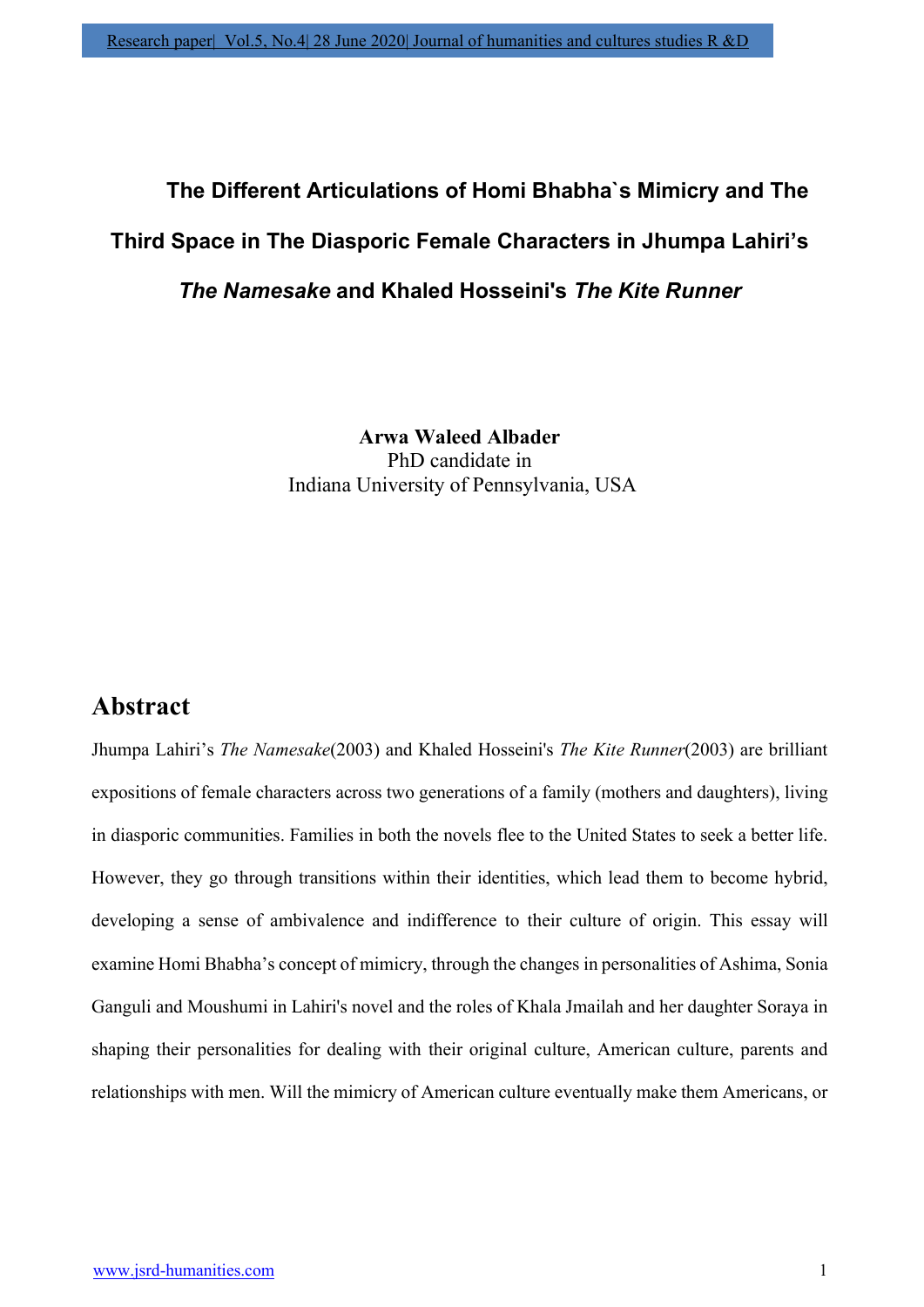will it lead to some other outcome? Do these hybrid changes lead them to develop resistance at certain points in their life or will lead them into a traumatic end especially if they swing with a vigorous rejection between patriarchal controlling fathers and Western borderless culture?

The Different Articulations of Homi Bhabha`s Mimicry and The Third Space in The

Diasporic Female Characters in Jhumpa Lahiri's The Namesake and Khaled Hosseini's The Kite

## Runner

Jhumpa Lahiri's The Namesake (2003) and Khaled Hosseini's The Kite Runner(2003) are brilliant expositions of cultural transformations of female characters, spread across two generations of a family (mothers and daughters), living in diasporic communities. The storylines overlap in that families in both novels move to the United States in search of a better life. In the process of adaptation, they go through transitions within their identities, which lead them to become hybrid individuals, developing a sense of ambivalence and indifference to their cultures of origin. This essay examines Homi Bhabha's concept of mimicry, through the changes in personalities of Ashima, Sonia Ganguli and Moushumi in Lahiri's novel and the Soraya in Hosseini's novel. Additionally, this paper will go further to highlight the intertwined relationship between mimicry and patriarchy, as strongly illustrated in the second generation of female characters in both novels. These changes are brought forward by the efforts of the characters who shape their personalities in order to deal with their original cultural backgrounds, the new American culture, their patriarchal controlling parents and their relationships with men. Will the mimicry of American culture eventually make them Americans, or will it lead to other outcomes? Do these changes into hybrid personalities lead them to develop resistance towards certain things from their old and new cultures, at certain points in their life? What forms does this hybridization of personalities appear in, as is examined by Bhabha, Fanon and other theorists?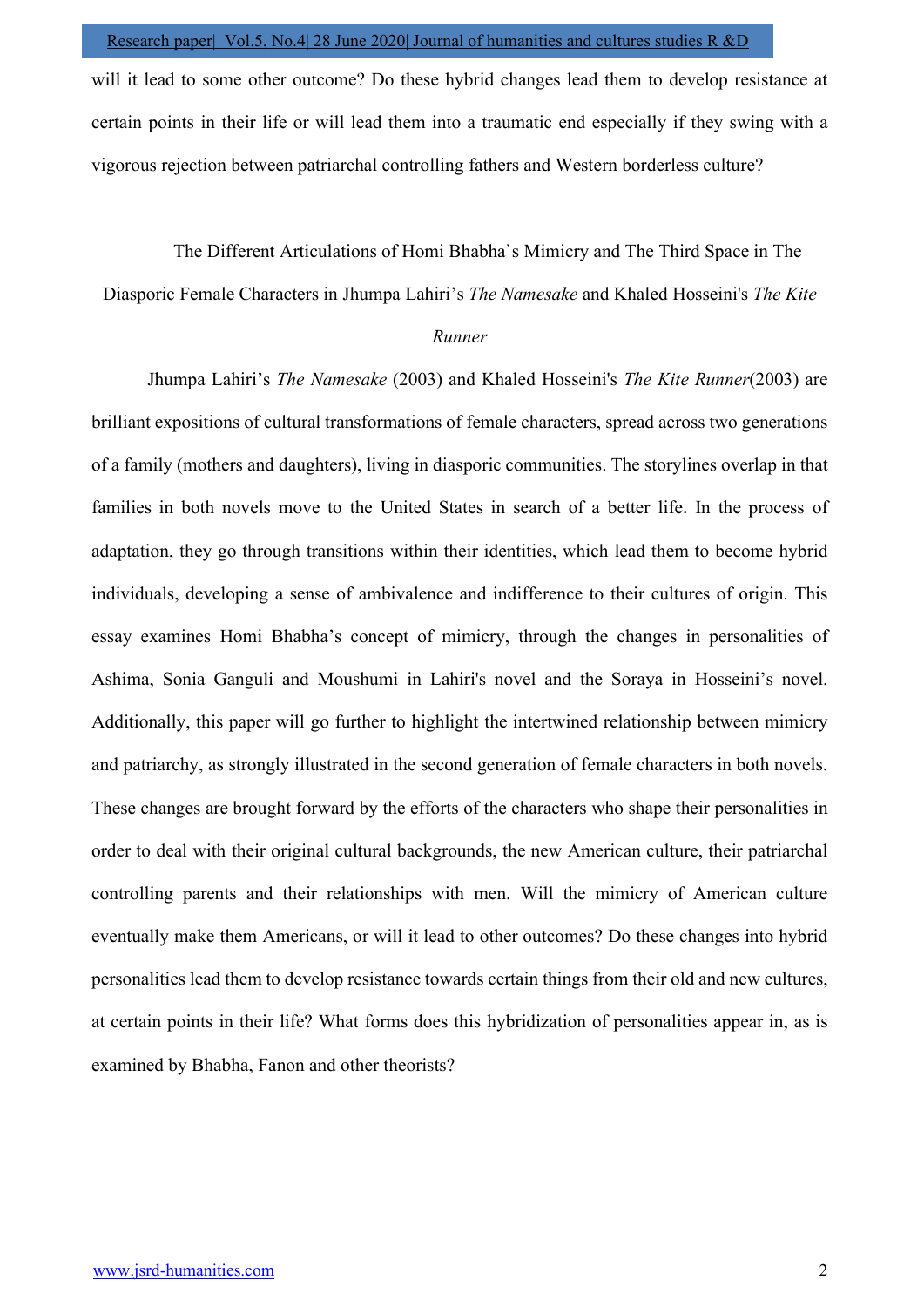In Location of Culture(2004), Homi Bhabha discusses several terms like mimicry and hybridity that explain the transformations in the identity of both the colonizer and the colonized within a postcolonial discourse. The two novels do not use a colonial setting but examine the lives of minority immigrants whose countries have experienced colonization and poverty and how this affects their parent's attitudes in keeping themselves in a way that they remain "the other", the "inferior". According to Bhabha, hybridity refers to an intersection of the interlocutors' cultures, that are reconstructed in a space called "Third Space of Enunciation" (37). The process of hybridization of personalities leads to mimicry, which Bhabha sees as a form of resistance, mockery and power. However, I will argue that the concept of "mimicry" in these characters, does not portray a form of resistance, but a form of change in original identities, such that there is an eventual rejection of both one's original culture and the new culture. This rejection is shown by the dilemma of the second generation female characters in both the novels, between belongingness and acceptance - "the third space". This will be illustrated by putting forward instances from the novel and interpreting them using Fanon's concept of "closed consciousness" or "dual narcissism" (33). Here female characters, mainly the second generation, experience this internal dilemma while practicing their lives in a "third place of enunciation", where there is a hegemonic power against the people of color - the colonized immigrants. They feel like Americans and tend to fashion their lives in that spirit. Simultaneously, they become tourists in their original country, where their original people are fascinated by the American education, accent and lives. Does mimicry allow these diasporic women to be accepted by the Americans as white American women? How do they compromise with their parents, especially the dominating patriarchal fathers, who force them to adhere to their original cultural norms in life choices like marriage, while themselves living by a Western Ideology that calls for boundless liberties?

Lahiri's novel revolves around two different generations of female characters living within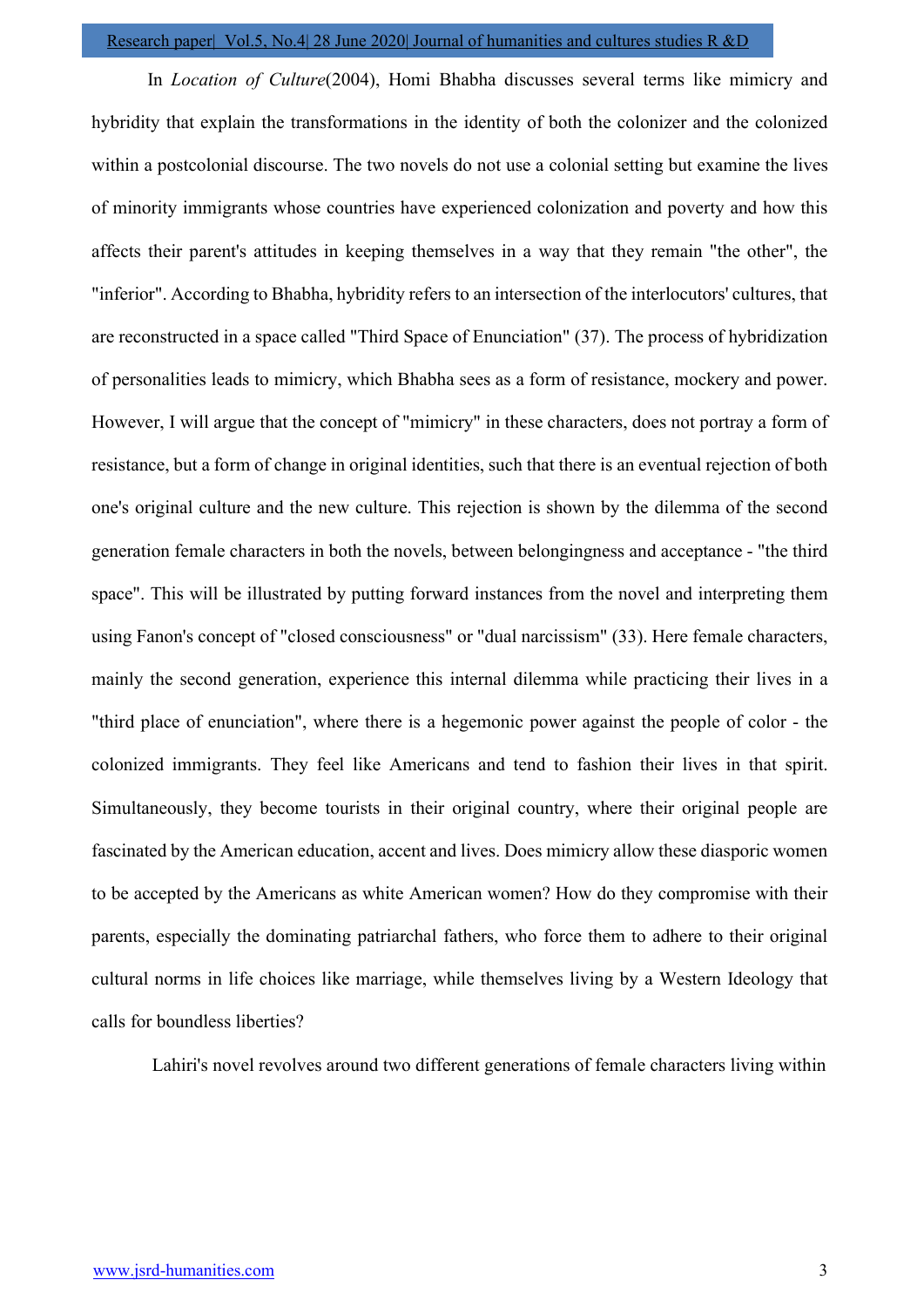the American diaspora, who come from a Bengali background. The first generation is the mother, who accompanied her husband to the new world in search of a better quality of life. This is mainly portrayed by the character of Ashima Ganguli and briefly shown by Mashoumi`s mother, Rian Mashi. Ashima initially resists all the changes she is faced with, on moving to the new country. She finds everything new, especially the food, the water and the weather. She even condemns her husband when he asks her to get pregnant because she believes bringing a child into this foreign world would mean raising only half a human, who would not know anything about her/ his own culture and might even take on the American values and culture to blend in this country. Lahiri brings out the scene as Ashima saying," 'I won't," she insists thickly, looking neither at the baby nor at him. She pulls back a bit of the curtain, then lets it fall. 'Not here. Not like this'" (13). She is shown to be strictly adherent to her culture and values from her city, Calcutta. Her initial few days in the USA, become a turning point in her life, delving her soul into a deep nostalgia. She remembers and longs for her family, wishing her husband could take a vacation from his work so they can travel to Calcutta. She misses engaging in the various social gatherings and listening to the bustle of loved ones around her, which was conspicuously missing in America .

Ashima's character is understood to be just another victim of the patriarchal system of arranged marriages, just like other women in the third world, where marriages are set up completely by their parents with no free choice of the women themselves. Additionally, their lives after those marriages are determined entirely by the husbands and what they wish. However, deep amidst this rootedness in Bengali and Indian culture, I believe that Ashima harbors a strong admiration for the values of freedom in the Western culture, including the language. This is explicitly revealed in her admiration of English literature. She is shown to be well-versed with the language and its notable works, as her parents encourage her to recite a Woodsworth poem for her husband and his family, during the engagement. On the flip side, this scene is also construed as her parents being anxious to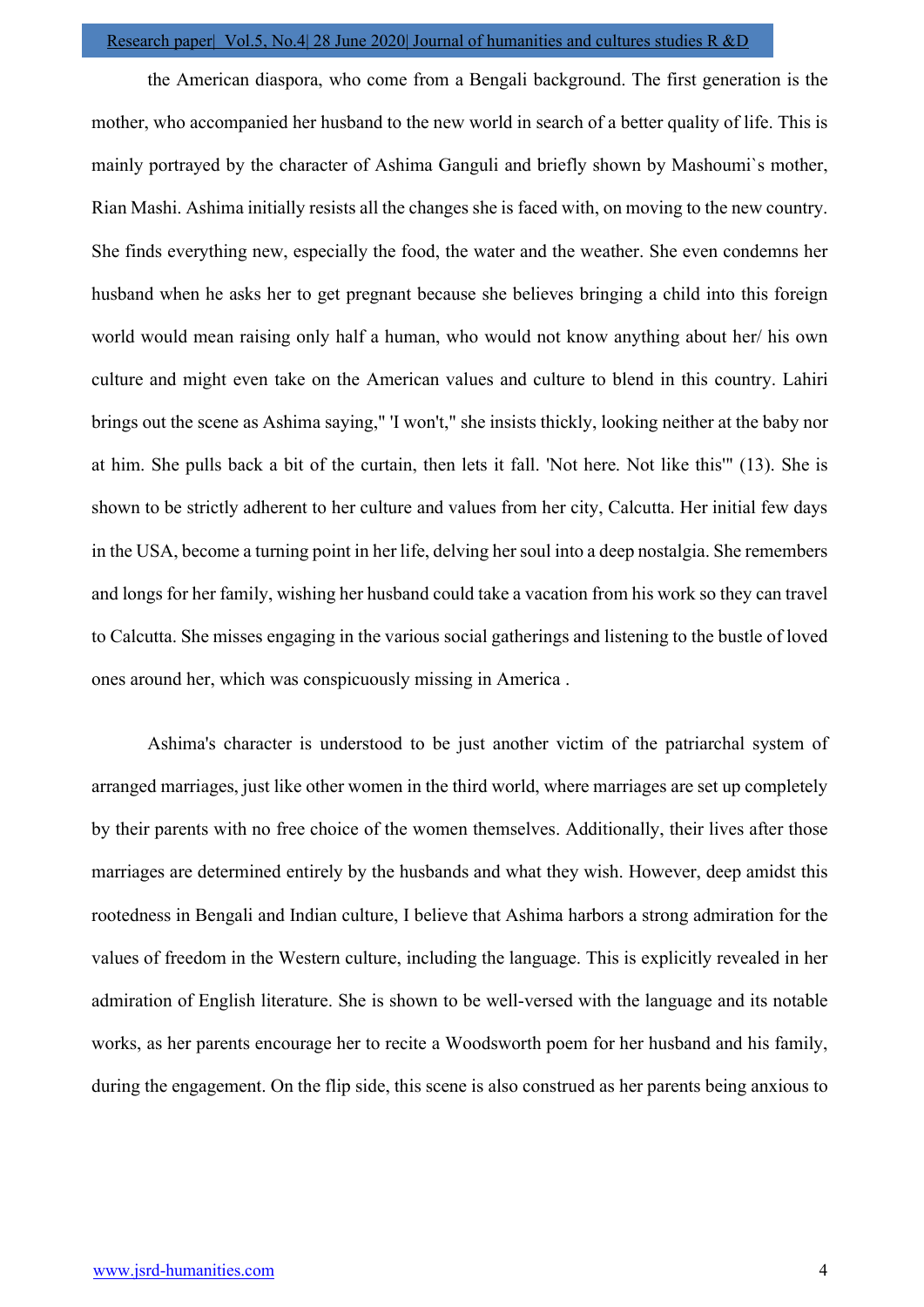show her off in front of the groom, as being well - educated and bilingual and in some ways. Another evidence for her admiration of the Western culture is given in the novel, where she is shown to be moved by her husband's unique shoes, which read the word "USA" at the bottom. This indicated her, as well as the general Easterner's, subconscious attraction towards America and the Western culture, as a hegemonic power. The narrator renders Ashima`s first impression on seeing the shoes as, " She saw the size, eight and a half, and the initials the USA. As her mother continued to sing her praises, Ashima, unable to resist a sudden and overwhelming urge, stepped into the shoes at her feet" (Lahiri, 16). Ashima is shown to be inspired by the USA logo on the shoes and is tempted to try these on, something she had never seen before: "that were not like any she'd ever seen on the streets and trams and buses of Calcutta, or even in the windows of Bata" (Lahiri, 16). When she steps into the shoes, she is shown to be kindling within herself, a desire to try a new experience, a new chapter and a new western life. This scene in the novel symbolizes a sort of movement for her outside of Calcutta, for the first time .

In the course of the novel, the changes in her thoughts and personality are brought about gradually as Ashima succumbs to her husband's insistence on living in the US A and even raising children. Her getting pregnant can be seen as the first diasporic translation of her identity. Gross and Rudiger explain the translation of culture as "... a wider term covering the interaction of culture, the transfer of cultural experience, and intercultural understanding" (20). The moments of delivering her first child reveal not only physical transformation but cultural and ideological understanding of the new "host's" place. The first moment is shown when she acknowledges the differences in women's behavior within the Bengali culture and American: American women are at a higher liberty of showing their emotions and thoughts, including anger, to their husbands whom they call by name; Bengali women like Ashima, in contrast, never complain to their husbands but mostly cry in silence. Ashima is shown to reveal her sadness only in the letters she writes to her family in India.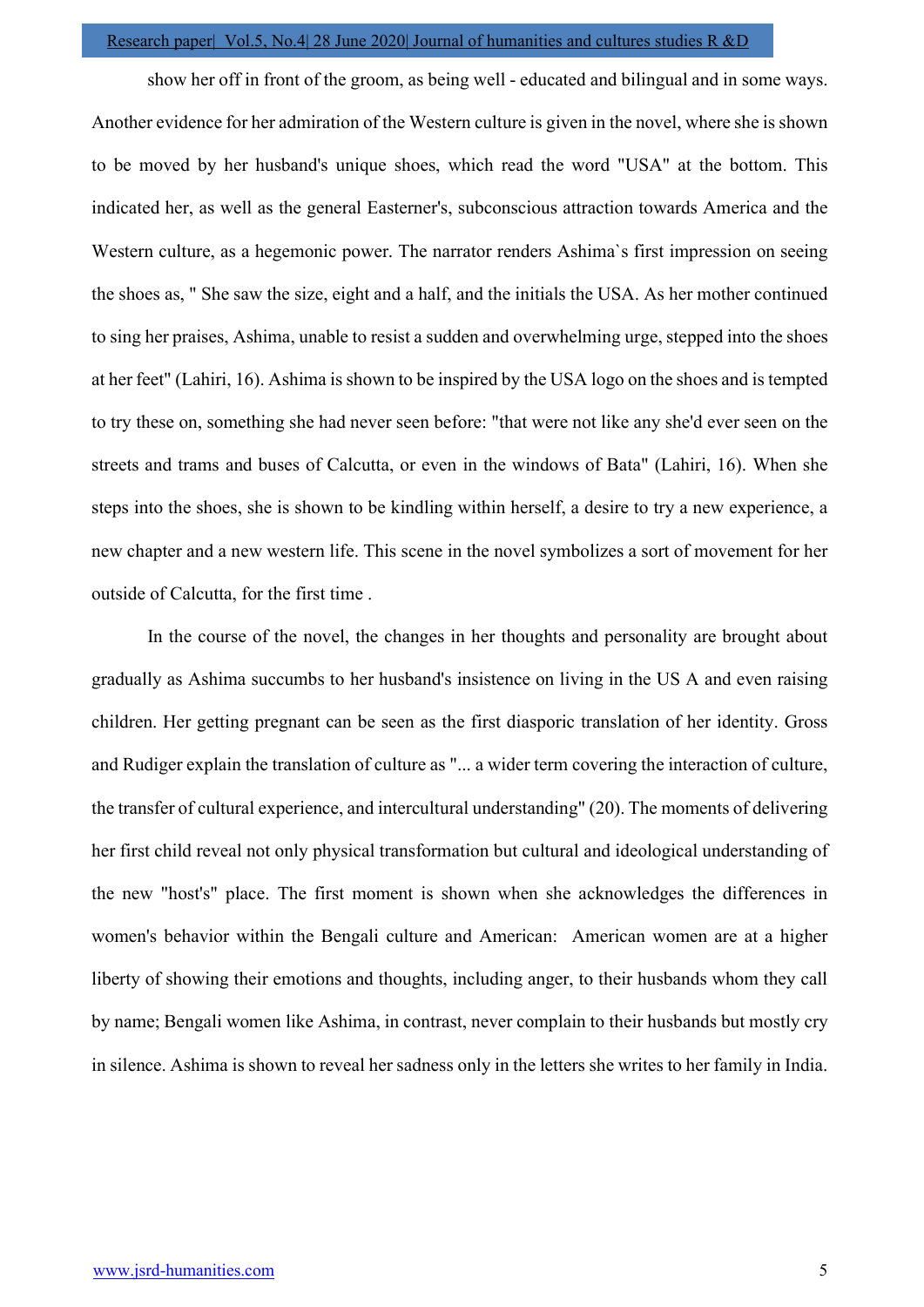This indicates the man`s superiority in Eastern cultures and supreme patriarchal nature of the treatment of women. Lahiri poignantly captures this cultural essence in the lonely moments Ashima goes through in the hospital's delivery room:

Carol lies to her left. "Goddamnit, goddamn you, this is hell," she hears one of them say. And then, a man's voice: "I love you, sweetheart." Words Ashima has neither heard nor expects to hear from her husband; this is not how they are. It is the first time in her life she has slept alone, surrounded by strangers; all her life, she has slept either in a room with her parents or with Ashoke at her side. (13)

As one analyzes the novel, the question arises, does the solitude that Ashima faces in the hospital reflect the possibility of bringing about changes in her life and accepting the new culture for coping with differences? For a long way through the novel, such changes are unseen as Ashima is shown to dwell in the past. Bhabha illustrates such nostalgia as creating anxiety for immigrants since it "links us to the memory of the past while we struggle to choose a path through the ambiguous history of the present" (14). Ashima misses her parents and as is characteristic in the Bengali culture, waits for her grandmother's letter to arrive that will carry the name of her first child. However, this scene brings about a sense of disconnection with home and the accompanying anxiety, as her grandmother`s letter gets lost on its way, leaving Ashima waiting a long time. The distress of disconnection is again made evident in the first birthday party she throws for her child as he turns one year old: According to ritual, it is her brother who should feed the child, but this time it is replaced with other Bengali acquaintances, bringing upon evident distress upon Ashima who misses her family. However, in the passage of the story, Ashima eventually does cope with all these changes as she names her second child without waiting for a letter .

Consequently, as time passes, Ashima becomes hybrid and ambivalent. Bhabha believes that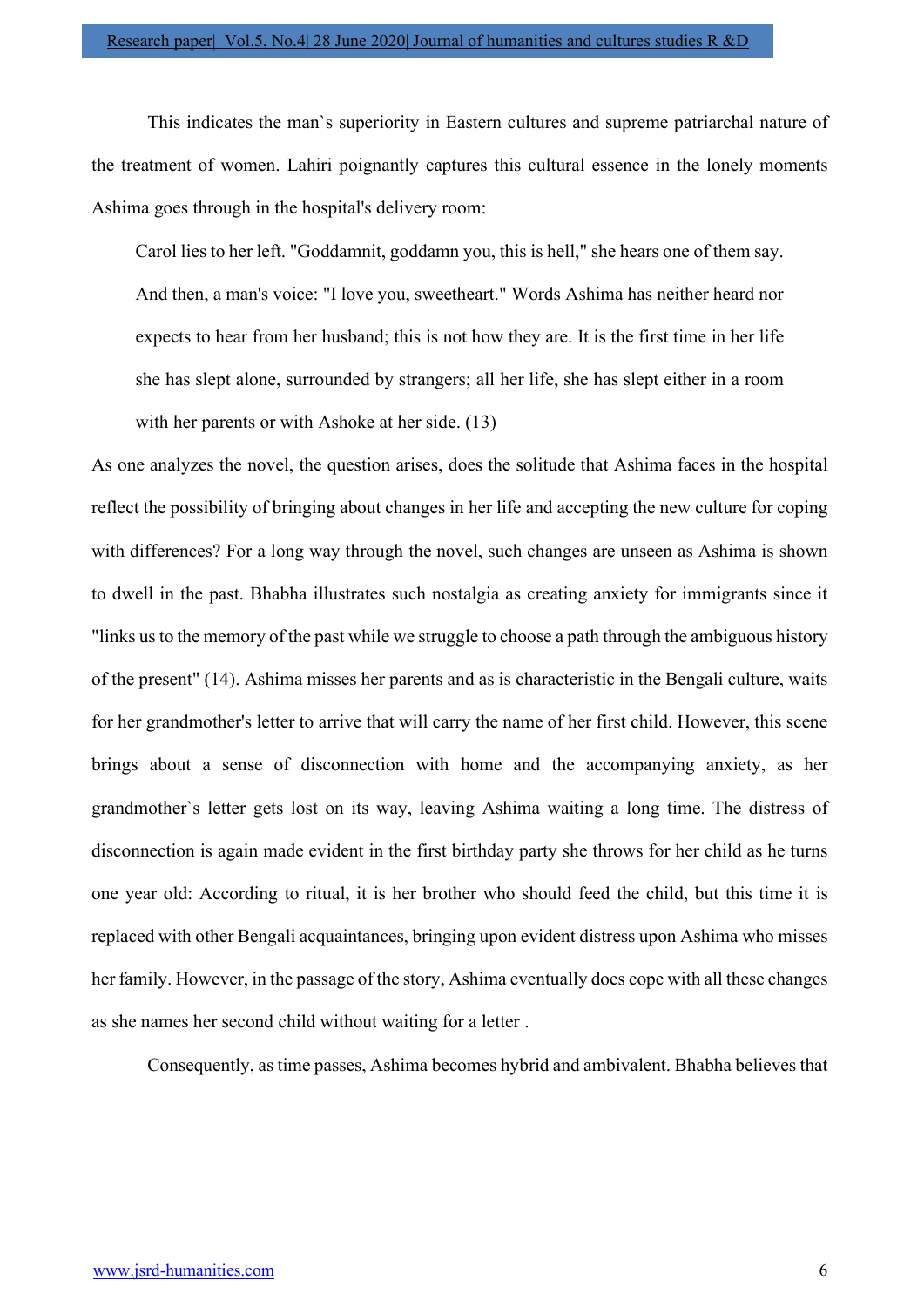such mimicry leads to parallel resistance, which appears in Ashima celebrating Christian holidays, like Christmas, Thanksgiving, and birthdays. However, she still maintains a sense of connection as she celebrates these only in the company of her Bengali friends. They celebrate these holidays as part of their newly formed hybridity. She mixes these celebrations with Bengali food and costumes, decorating the place with red cloths and designing Christmas cards with elephants figurines, symbolic of Bengali culture. The celebrations are also done, in a large part, to please the desires of their children, who feel that what goes in their houses contradict what they learn from school and their American friends. Ashima is shown to participate in all such celebrations, wearing a sari and lots of bangles on her wrist, cooking Indian food and extending Indian hospitality, making sure that everyone has enough food. These instances show how she observes the new culture, but always through a filter of her own Bengali background. Thus, I describe this "mimicry" of Ashima`s transmigration to American culture as being ambivalent. Moreover, she knows that this new American culture will never fully accept her as one of their own.

 Gogol, Ashima`s son, takes a negative stance towards this ambivalent hybridity, his parents' clinging on to their cultural roots and being resistant to changes: " He didn't want to go home on the weekends, to go with them to pujos and Bengali parties, to remain unquestionably in their world" (Lahiri 167). Ashima is unable to accept that Gogol is in a relationship with an American girl, Maxin. Having the strong impression that Americans do not care about social ties as much and neither do they visit their parents as frequently, she is disturbed by how her son is dragged away from his family and his originality. In order to illustrate her strict adherence to her Indian roots, Ashima receives Maxine wearing a saree and serving her Bengali food. Up until this point in the novel, Ashima's ambivalent hybridity as an immigrant is portrayed by both her desire to explore the new world for a better life, along with a cultural resistance to American values. She successfully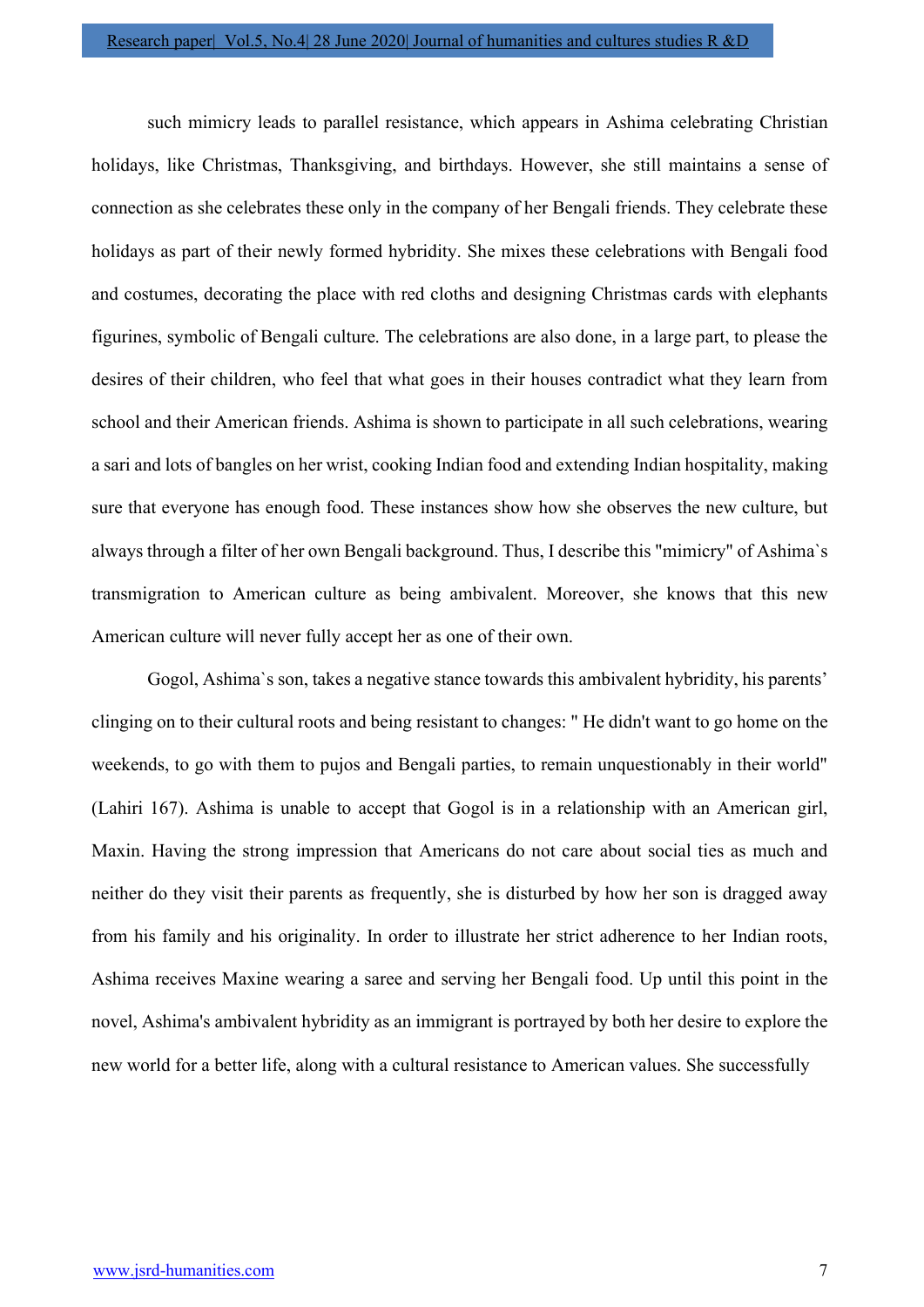creates a dual world where she explores parts of the new culture, while still meeting with her own people .

Surprisingly, Ashima's character shows the most striking change when Ashok, her husband, passes away. In coping and moving on, she learns to adapt to American life and survive in loneliness. This is indicated in the novel when she wears robes for the first time and refers to her husband by his name while hosting a Christmas party. This signifies a turning point in her life when she sees the world through her own eyes, not her husband's. She learns to be independent of her children and drives a car to her work. The change is strongly felt when one thinks about her first impression of the house she buys with her husband, "leafless trees with ice-covered branches […]. Not a soul on the street" (Lahiri 30) and compares it with her attitude by the end of the novel, where she talks about her original city as not being home either, " She feels overwhelmed by the thought of the move she is about to make, to the city that was once home and is now in its own way foreign" (Lahiri 267). Respectively, this leads me to look at Ashima`s striking change as being a victim of what Fanon describes as "dual narcissism", where she struggles being proud of her heritage and original culture and at the same time feeling compelled to adapt to the hegemonic American culture to fit into the new society better. Fanon defines "dual narcissism or closed consciousness" as, "There one lies body to body, with one's blackness or one's whiteness in full narcissistic cry, each sealed into his own particularity with, it is true, now and then a flash or so" (13). In America, Ashima develops her voice as a woman and finds her independence in the little things she enjoys, like driving the car, working in the library and spending time with her daughter. However, Calcutta, where she was raised as a child and a place where she always felt loved and accepted before, now becomes a place with two memories, two ideologies and two cultures, where she dwells in duality and thus, loss .

Conversely, mimicry is more intense for the new generation of Bengali women, who were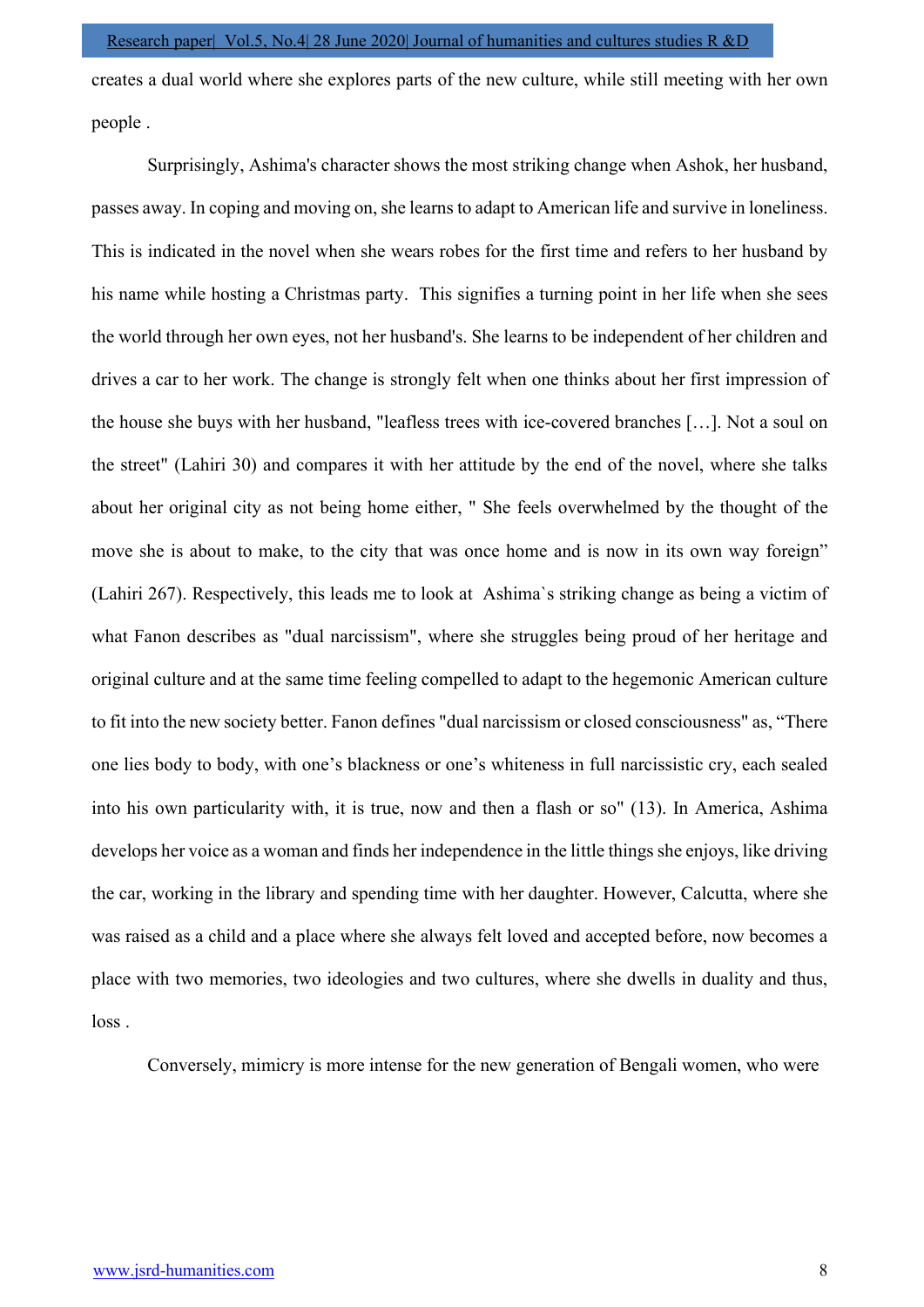born in America, educated in American institutions and nourished within the Western culture. This

 is portrayed by the characters of Sonia and Moushumi in Lahiri's novel. They suffer the "twoness" ( DuBois15) of the two cultures so strongly that they end up with what Bhabha describes, "The Third World"(315). Moushumi, as a child, shows a distinguished sense of identity. An instance is shown when at a Bengali gathering, she tries to detach herself from the gathering by reading a book. Though her parents push her to align with her original culture with small things such as wearing sarees at gatherings, she tries to resist and reject this constantly. In an instance of a gathering of Bengali families, she changes into jeans and t-shirt in the middle of the party. She pushes against the idea of being dominated by her father, whom she has seen has dominated her mother, by preventing her from getting educated and working. In fact, the resistance is so strong that Moushumi rejects everything that connects her to her people. She feels that she is American and should have the same freedom that Western women have, in their choices of education and relationship. This leads her to reject an arranged marriage with a Bengali man. Such a mimicry of the hegemonic western culture and rejection of her past, affects her relationship choices as well. She falls in love with an American man, Graham, who is a bank manager and starts living with him in his apartment without telling her parents, " They lived there in secret, with two telephone lines so that her parents would never know" (Lahiri 265). Moushumi's character is shown to be desperate to define her choices away from her culture and, at the same time, become more American. To that end, she chooses to marry a white American man. Fanon, in Black Skin, White Masks, describes this as the mesmerism of the woman of color to the white man or Western man and vice versa "I marry white culture, white beauty, white whiteness" (176). However, she comes to a heartbreaking realization that even by mimicking western culture, Westerners would not receive her as one of their own and continue to look down upon her as an outsider. This is what Bhabha discusses in his book, The Location of Culture, where he argues that mimicry leads to mockery in a way that when a woman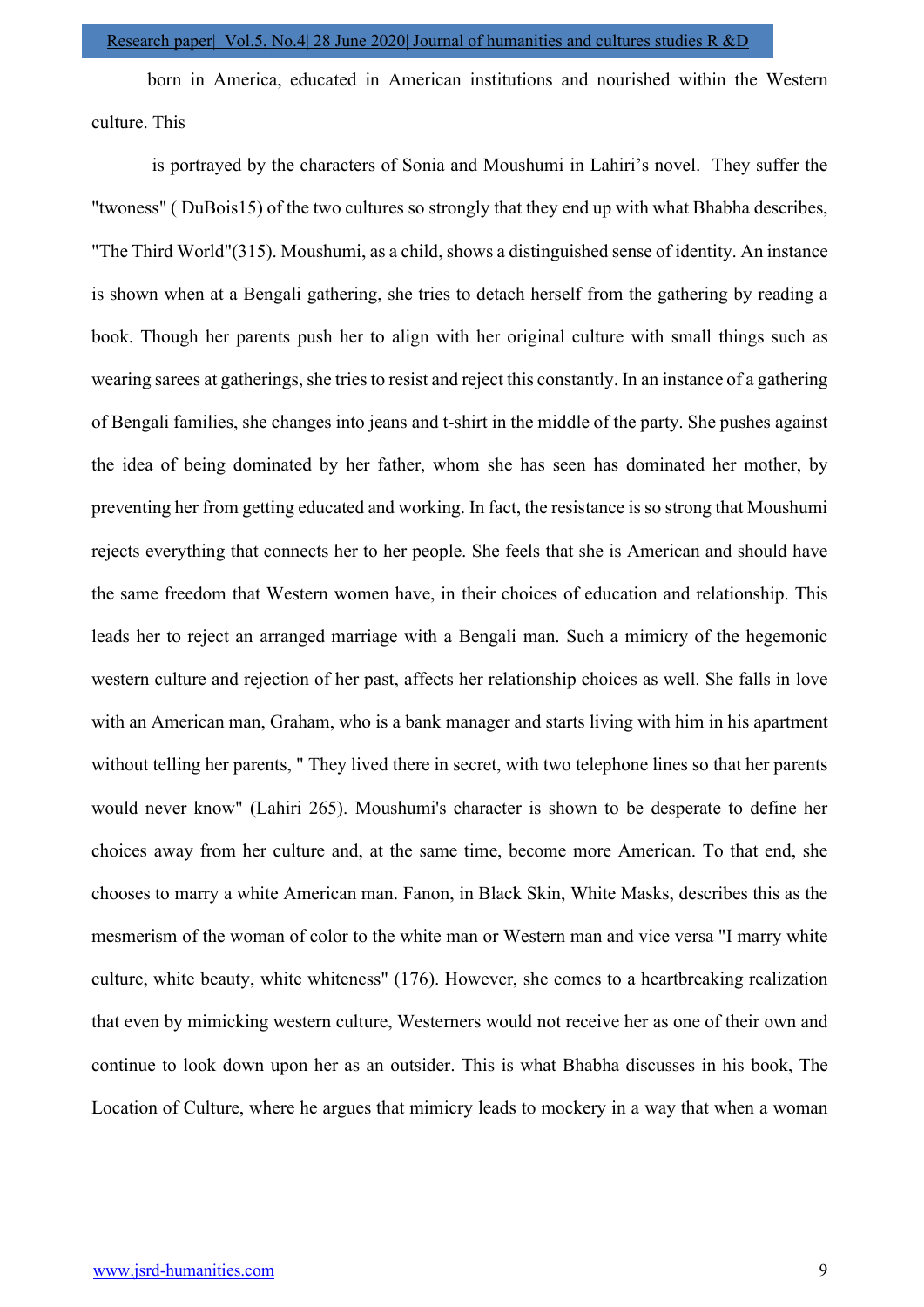or a man of color imitates the look, costume, way of talking and everything of the hegemonic culture, they represent this in a very strange way, the superior white people can observe that as simply imitation. He notes: "colonial mimicry is the desire for a reformed, recognizable 'Other', as a subject of a difference that is almost the same but not quite" (Bhabha 122). Graham is shown to look down with inferiority and criticism upon Moushumi's culture and customs. Though she considers herself sufficiently Americanized, she is able to detect the look and language of otherness is Graham`s speech. Graham comes across as highly judgemental of Moushumi's culture of origin, despite the fact that he is going to marry her:

 A few weeks before the wedding, they were out to dinner with friends, happily drunk, and she heard Graham talking about their time in Calcutta. To her surprise, he was complaining about it, commenting that he found it taxing, found the culture repressed. (Lahiri 202)

Though Moshoumi tries to ignore the inferiority judgment towards her parents and culture, she realizes that the relationship itself was not based on love but was banking upon cultural superiority that Graham felt. This realization brings about a strong rebuttal from Moushumi, " she had removed his grandmother's ring from her finger and tossed it into the street" (Lahiri 203). This failed relationship allows her parents to interfere. They try to set her up with Gogol, who is similar to her in his denial of his culture and family. Moreover, Gogol has gone through a similar failed relationship where Maxine rejected him. The latter could not understand his relationship with his mother and sister and their domination over him and his time. In an ironic turn of events, Moshoumi gets married to Gogol, an American Bengali man, arranged by the parents, just like the arranged marriage of her mother and father. Such a start to the relationship makes her uncomfortable in the marriage itself.

Given that this was the thing that she had always run away from, she feels this marriage will take her back to her culture of origin. Voicing this to Gogol, she realizes he has the same fears. During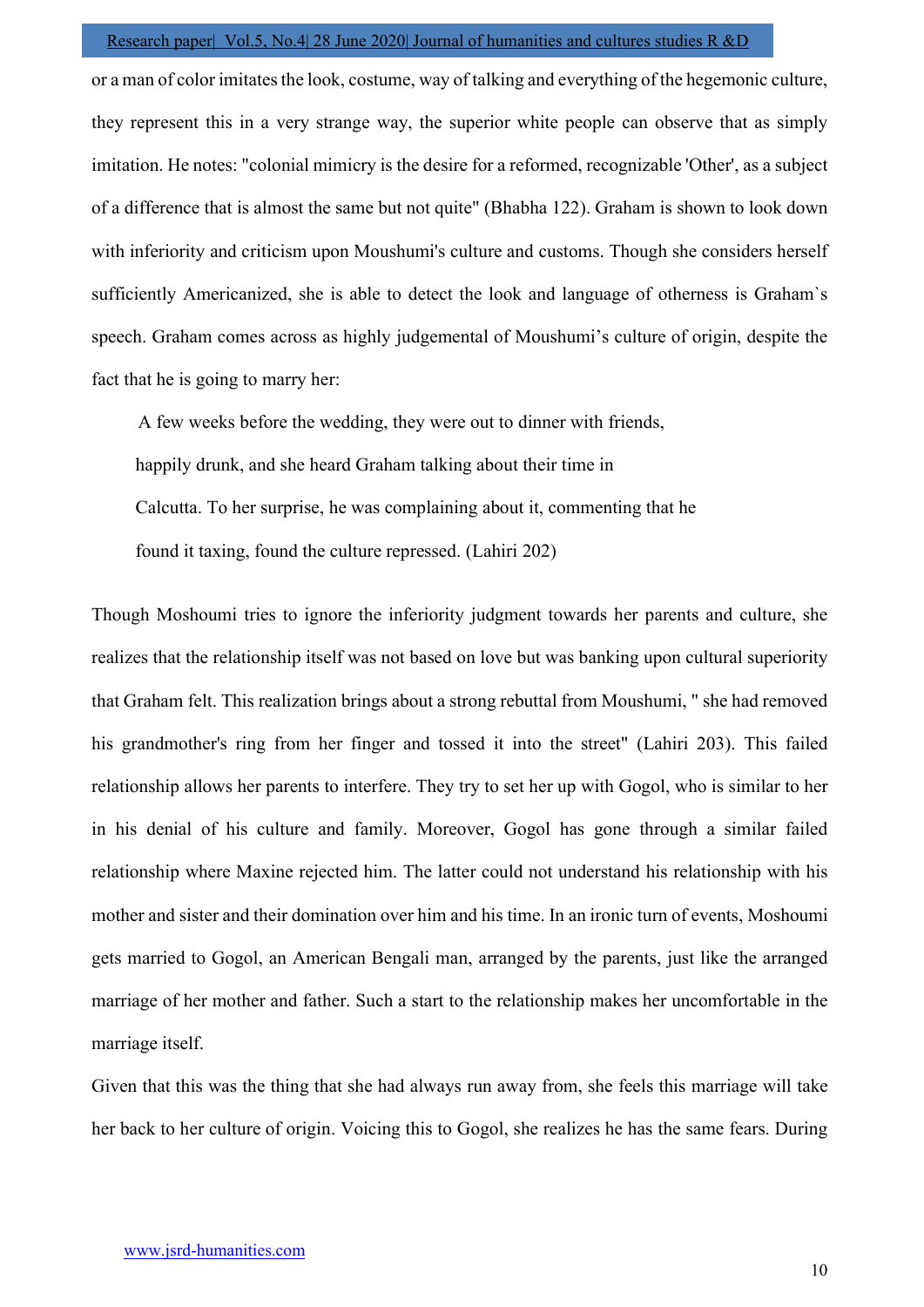the marriage, she feels burdened by the expectations of being a Bengali wife, who is expected to return to her apartment and carry out her responsibilities as a wife. She admits this to Gogol as well: "He does not feel insulted when she tells him that for most of her life, he was exactly the sort of person she had sought to avoid"(Lahiri 200).

Given a strong resentment against her original cultural values throughout her childhood, the marriage traditions and expectations from the wife lead Moushumi to feel marginalized within her community. She tries to find her little escapes, like in her friends, Astride and Donald. She lies to her husband about work and goes alone for shopping or dining in the restaurant, all in desperate attempts to recreate the older self that she now feels to be buried in her past. Her escapes lead her towards having an extra-marital affair with Dimitri, an old friend of hers. However, she does not feel guilty about this, "…the affair causes her to feel strangely at peace, the complication of it calming her, structuring her day" (Lahiri 205). Moushumi becomes a proponent of a "double consciousness" (Du Bois 216), which is interpreted in Owen "A Fanonian Perspective on Double Consciousness" as an "adaptive as a survival technique, but it can be considered maladaptive because it can generate mental conflicts"( 725). This is clearly revealed in her personality when she resists and struggles with the Bengali norms of conduct, which are forced upon her when she visits Calcutta with her parents and the white supremacy of Americans in the host culture. Feeling she cannot cope with both cultures and feeling misjudged in both, she ends up escaping both these nations into a third world, France and studied French literature. Bhabha believes that one identity is shaped by society as he illustrates, "home and community are ideological determinants of identity; however, individuals respond to these determinants in indifferent ways" (292). Thus, Moshoumi`s identity is different in the two places: Calcutta and America, where she feels like a stranger in both cultures. This rejection is intensified after she failed relationship with Graham and then the arranged marriage with Gogol, reminding her of a lifetime struggle to be accepted into the American culture:

And the familiarity that had once drawn her to him has begun to keep her bay. Though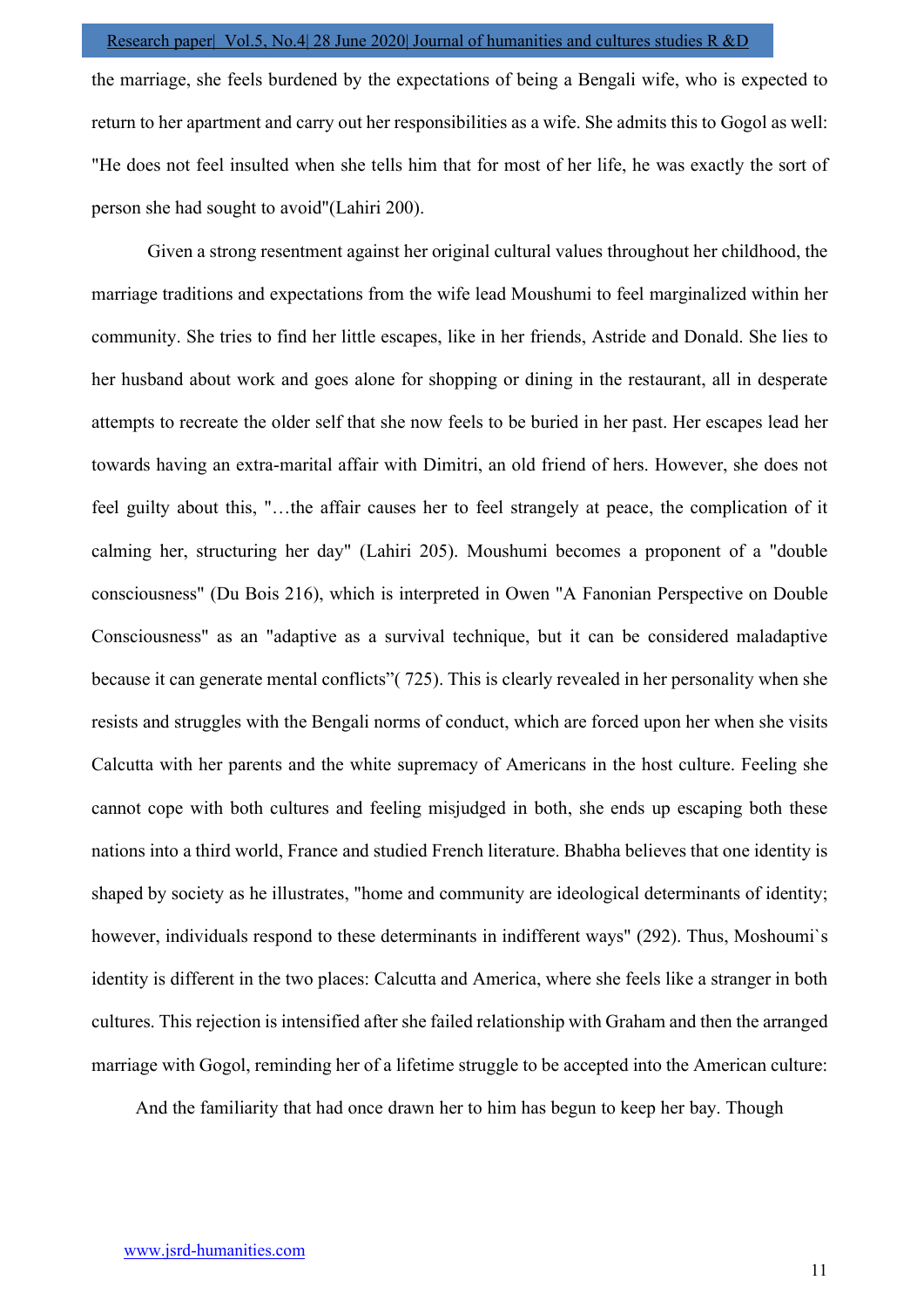she knows it's not his fault, she cannot help but associate him, at times, with a sense of regeneration with the very life she has resisted, has struggled so mightily to leave behind (Lahiri 262).

Hence, the cases of both Ashima and Moushumi show the same components of a transition into and rejection from the host culture and the dilemma between belongingness and resistance towards their original cultures, albeit in remarkably different forms. Ashima chooses to experience the change by marrying Ashok, who is going to build a new life in a new world and finds herself having to change in order to cope with the community. She resembles the post-1965 Indian immigrants who flee to America for a better life, education and stronger material gains, or, as Moushumi describes her parents' situation, " their ability to turn their backs on their homes" (Lahiri 245). Moushumi, on the other hand, is born within this host culture and embraces it completely, only to find herself feeling like an outsider. The first generation of women - like Ashima and Moshoumi`s mother - therefore, have to mimic the host culture but are restricted to their original culture. Whereas their children - Moushumi and Gogol - being born and educated here, feel trapped by their original culture but are not fully accepted to be American either. As Brah says in Cartographies of Diaspora: Contesting Identities, "Clearly the relationship of the first generation to the place of migration is different from that of subsequent generations"(256).

This leads me to bring into discussion Sonia's character, who shows yet another side of this transformation of identities. However, her character is revealed with less dramatic changes or psychological conflicts, unlike her brother Gogol or Moshoumi. Sonia is shown to be less stressed about her identity throughout and grows up in an environment where her father gives her mother much more freedom than other traditional families, like Moshoumi's. Does this mean Sonia can cope better with both cultures, without expecting too much from either? Or is it her parents who rarely push her hard to stick with her original culture? It must be noted that Sonia also lives in what Trina Minh-h calls, the "in-between zone" or what Bhabha describes as hybrid and ambivalent, just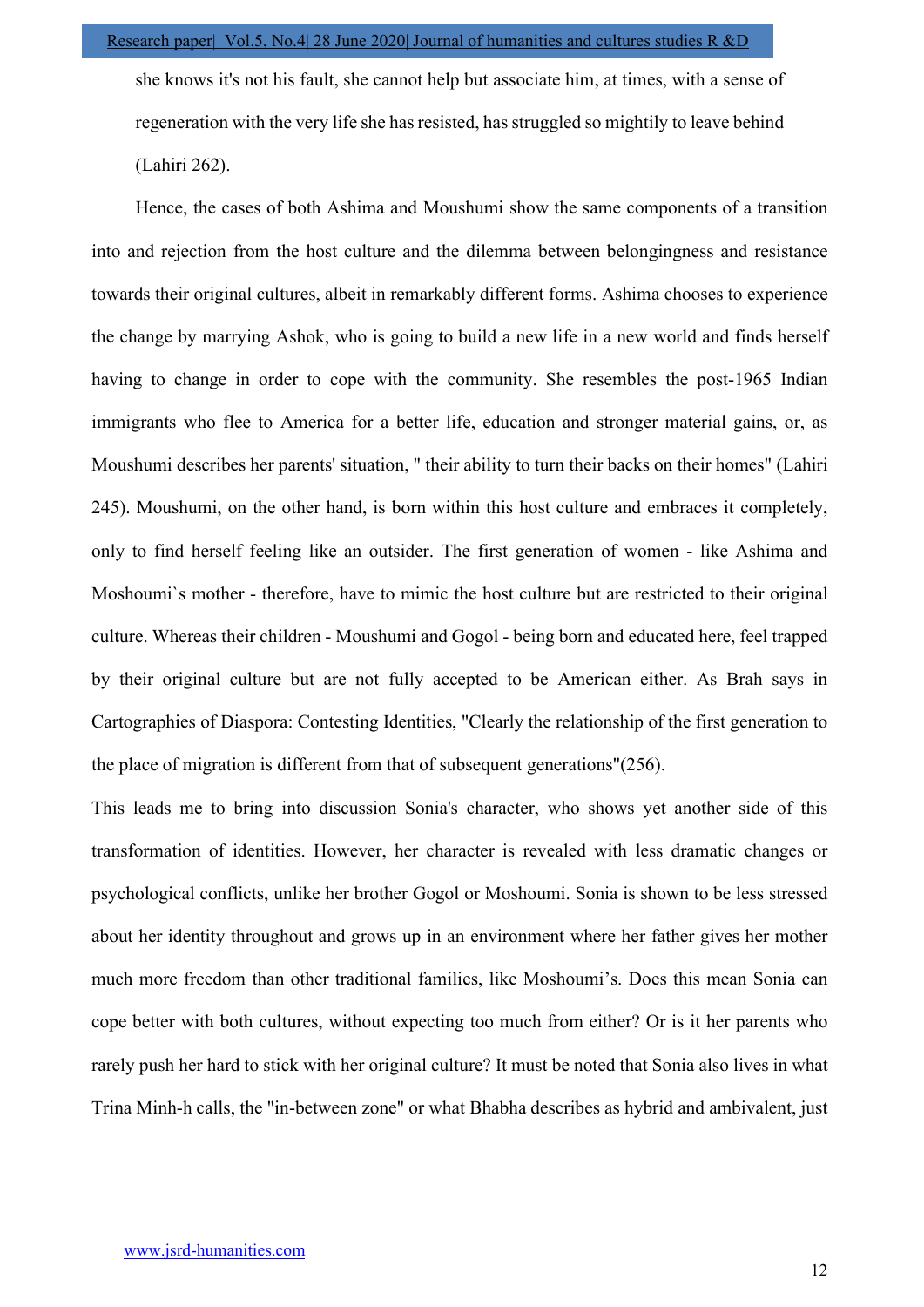like the other characters in the novel. She wears sarees on Christmas and eats American food at Bengali gatherings. However, what helps Sonia is that she knows her choices in life better than the other female characters in the novel. She recognizes that she will always be a tourist in her original city and thus, never gives her parents the chance to make her meet a Bengali man. She is aware that though she has been Americanized, an American man will never fully accept her.

Moreover, she realizes how little Americans care about their family ties. The experience that her brother went through with his girlfriend instills into Sonia the fact that in some ways, she must always remain the 'other'. So even while she mimics the American culture, she stays aware of the downfalls of this culture. Bhabha illustrates that even if mimicry is "the sign of a double articulation", it also "visualizes power" (124) for the 'other' or people of color. Sonia is shown to be softer towards her family, as she moves from California to live in an apartment next to her family's house and help out her mother and family. Her father's death strikes her hard, taking her out of the American materialistic culture. So mimicry in the cases of both Sonia and Moushumi, as Bhabha claims, has a "partial presence by 'partial' I mean both 'incomplete' and 'virtual'" (125). After comprehending the American stance toward Indian immigrant women, Sonia marries a hybrid man, just like herself, a Jewish-Chinese journalist in Boston, Ben. Moushumi understands this limitation when she hears Graham talking about her city of origin (Lahiri 265).

After investigating the dramatic vicissitudes of mimicry in the characters in Lahiri's novel, can it be argued that it is the stance of the family and the patriarchal father that, in some sense, infuses conflict in the second generations of immigrants, living within foreign cultures? I further explore this by reference to characters in Khaled Hosseini's brilliant novel, *The Kite Runner*. In the remainder of this essay, I trace the mimicry concepts, ambivalence, and hybridization of personality through the personality of Soraya and other surrounding characters in The Kite Runner. Soraya moved with her family in 1970 to the USA, after the Russian invasion of Afghanistan. Her father was a great general in Afghanistan and always dreamt of returning to his country, showing the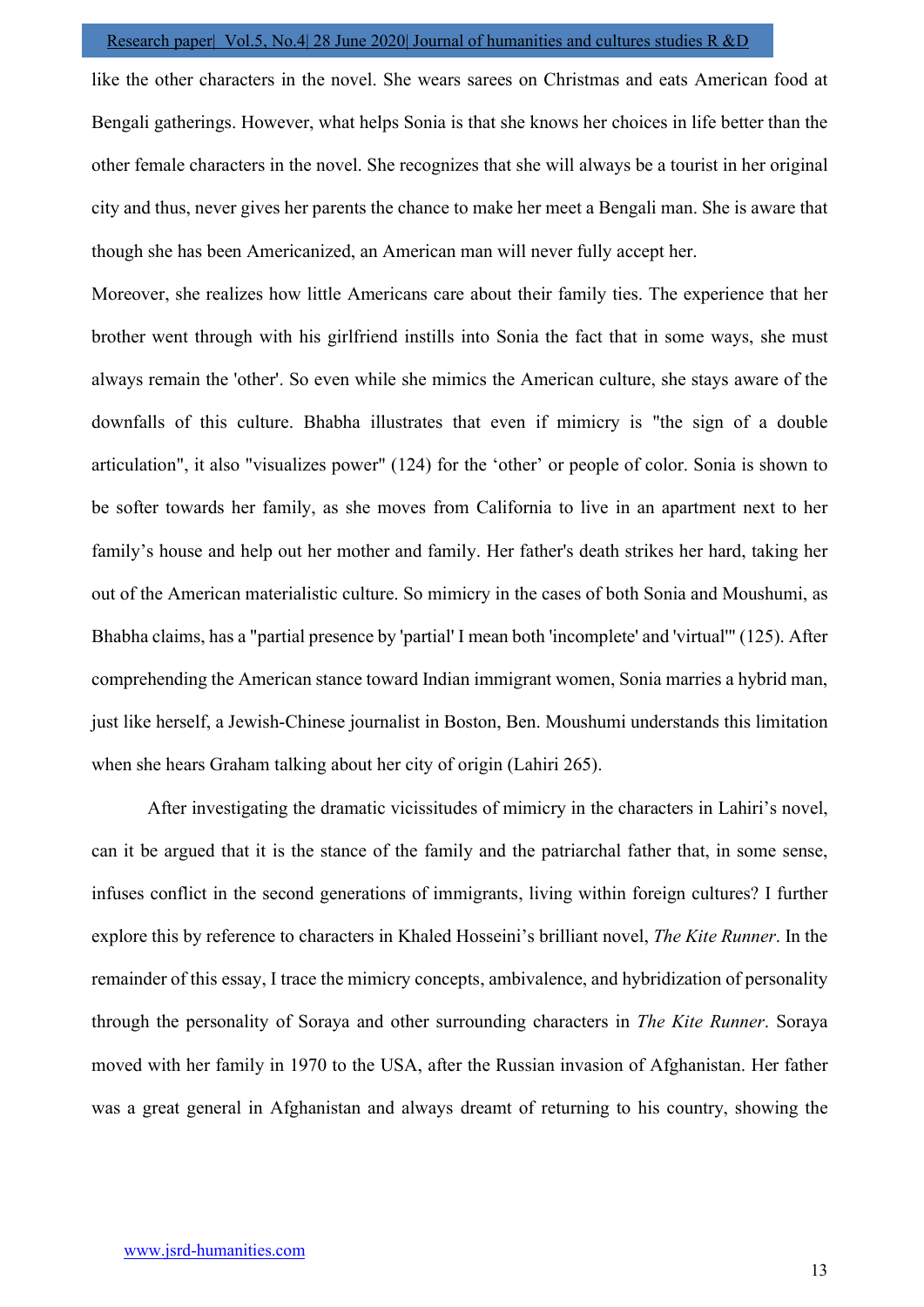negligible effects of mimicry on the first generation. During the representation of the flea market, the novel brings forward the conservativeness of the Afghani culture, especially its women's treatment. Women's reputation, if young and found talking to a man alone, can be besmirched in communities very easily, bringing about promiscuity judgments. Soraya arrives in Virginia with her family at a young age and instantly becomes inspired by the American culture. She goes through a rapid phase of mimicry of the host culture. She tries leading a liberal life and starts living with a young man, away from her family. The young man, however, is shown as an immoral character, with a drinking habit. Her father, being a strict patriarchal Afghani man, refuses to accept such dramatic changes in his daughter. He brings her back to the house and then moves away from Virginia to escape the scandals that Soraya did. Regardless of the strict patriarchal treatment she receives, Soraya realizes that her father saves her from an unhealthy relationship, which could have led her to eventual destruction. Soraya meets Amir in the flea market. She admires his Americanized way of thinking, never talking about his past, his culture, or becoming judgmental like other Afghani immigrants. Amir, whom Soraya accepts to marry, does not react negatively to Soraya's affairs with other men in the past. He says, "Nothing you said changes anything" (Hosseini 212).

The admiration is extended on both sides as Amir admires her confidence and courage in sharing her secrets with him. Amir's character, throughout the novel, is shown to be very progressive compared to the average Afghani man who cares about "Nang, Namoos, Honor and pride….", especially when it comes to the chastity of a wife or daughter. Soraya is shown to be Americanized in her dress, language, and even her way of reading books. Fanon reveals that the first thing that people of color do to imitate the hegemonic power is to master their language, in order to be accepted. Unlike Moushumi, Soraya comes out of her failed relationships in the past with the lesson that even if she mimics the host culture, she will not become them. This feeds into her decision to marry Amir, who never judged her or was scared to talk to a woman about his writing. He says, "I held my breath. Suddenly, I felt the collective eyes of the flea market Afghans shift to us...eyes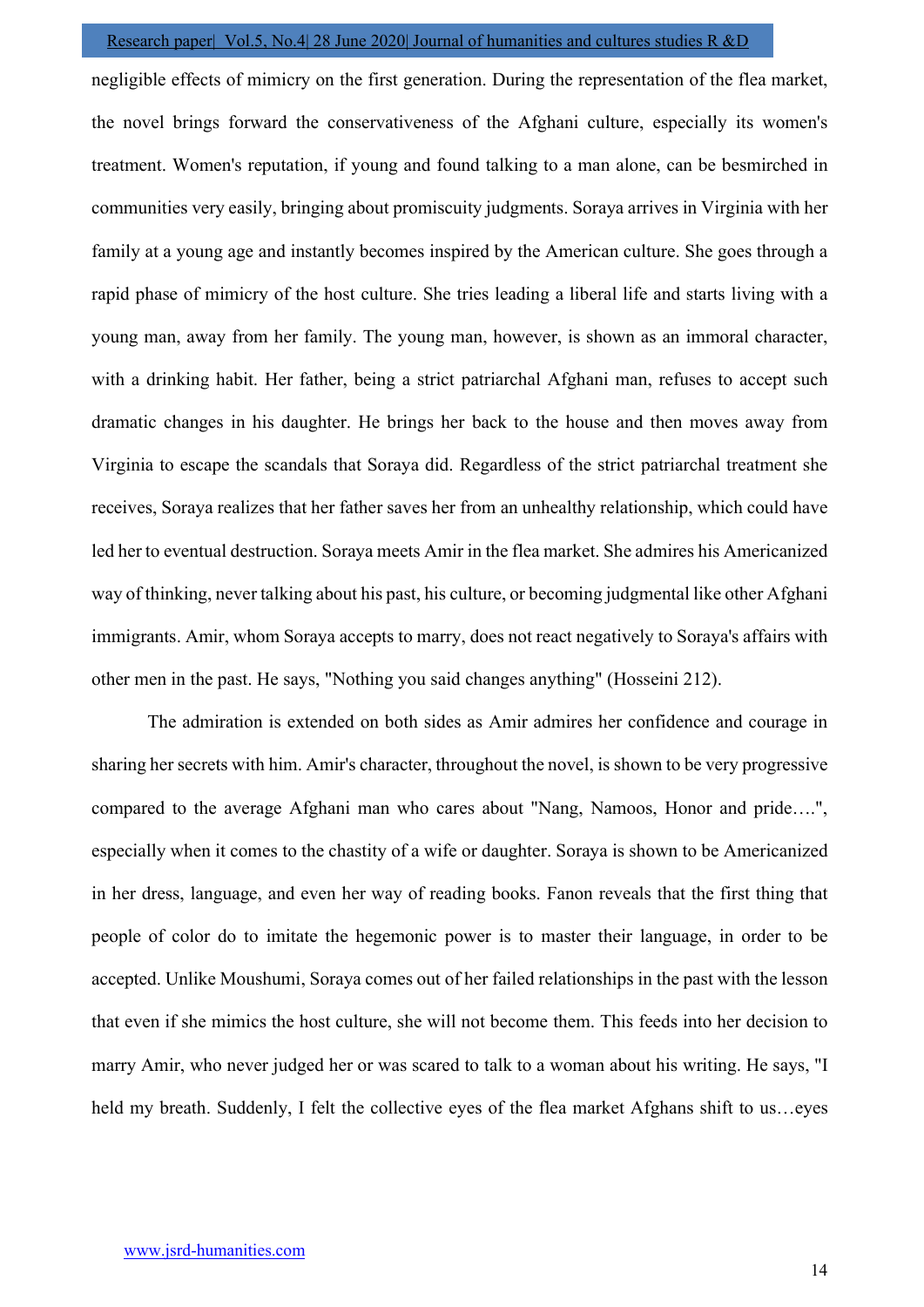narrowing with keen interest" (Hosseini 213). As any second-generation immigrant woman in America, Soraya is shown to live the struggle between her patriarchal father and conservative culture and the liberty she witnesses all other American women to have. Thus, there is a continuing conflict of being hybrid. However, her ongoing conflict is acutely disrupted by a moment of realization, where the limitations and "menace" (Bhabha 231) of the host culture suddenly become apparent to her. She starts looking back upon her relationship with the drunk young man with regret," I was eighteen at the time...rebellious...stupid, and... he was into drugs...We lived together for almost a month" (Hosseini, 126). The story poignantly expresses the to and from changes in personalities and dilemmas that immigrants face, who cannot detach themselves completely from the past, even if they try to disclaim their history, as is revealed in "Cultural Identity and Diaspora": "identities are the names we give to the different ways we are positioned by and position ourselves within the narration of the past" (Voicu 40). For Soraya, her past leads her to reshape her ideology in life as she begins to define her future as a hybrid Afghani American woman, not limiting herself to either one or the other .

Going through both these thought-provoking novels, can it be said that moments of realization in the double articulation, help the female characters get rid of hybridity and return to their original cultures? Or do they move the opposite way and reject their original cultures completely and simply take on a new identity in the new culture? My answer would be that the transition of identities is more complex than that and come in various shades of grey. Both novels, in their ways, show all the female characters to end up in the unknown space in between the original and the host culture. Or what Bhabha coined it as a "third space". He notes:

The production of meaning requires that these two places be mobilized in the passage through a Third Space, which represents both the general conditions of language and the specific implication of the utterance in a performative and institutional strategy of which it cannot 'in itself' be conscious. What this unconscious relation introduces is an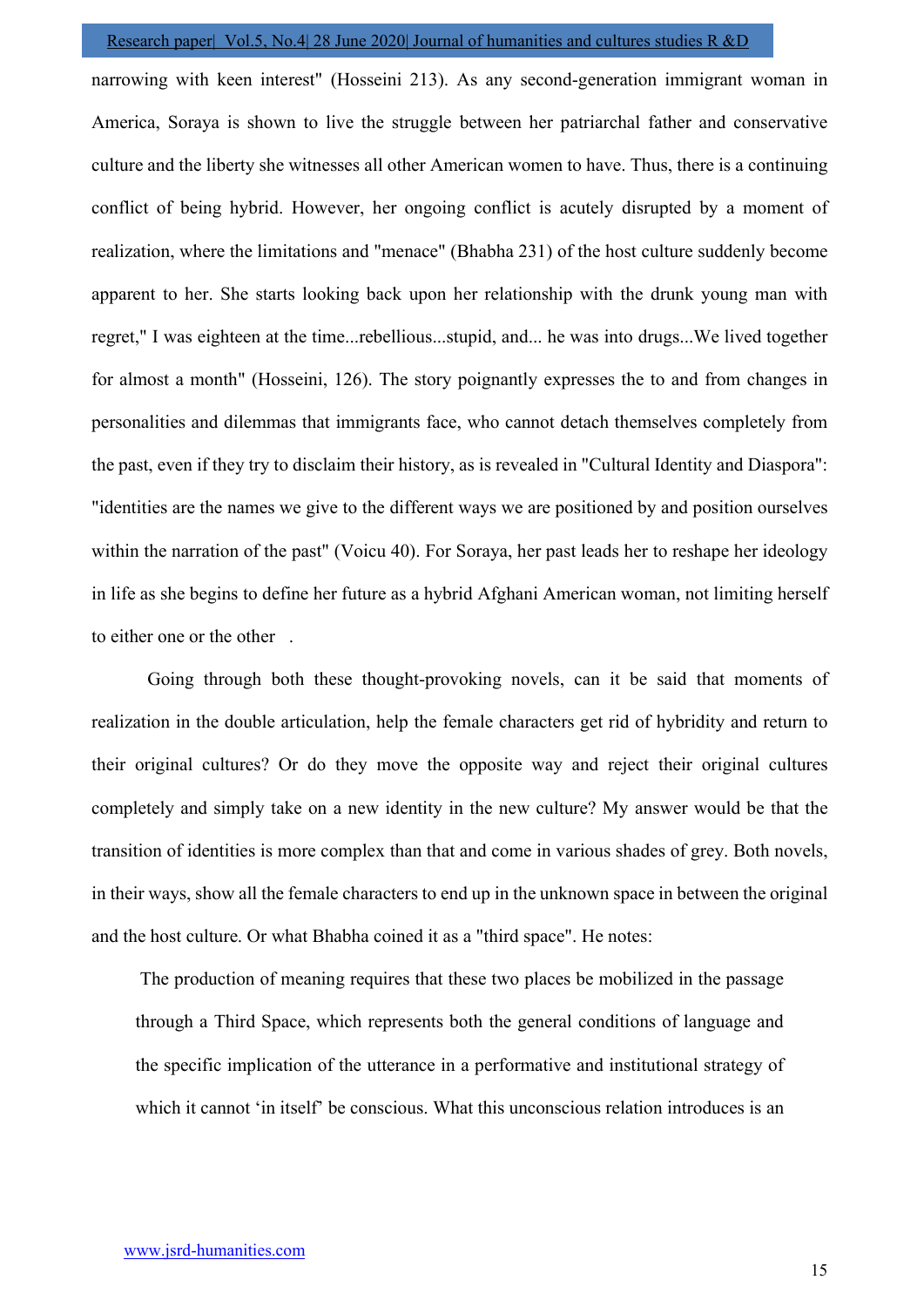ambivalence in the act of interpretation. (53)

After comprehending the limitations of the host culture, Sonia chooses the third world in her future husband that he is neither American nor Afghani, but a reflection of her hybrid diasporic identity. Moushumi's conflicted identity passes through many contradicting changes, starting with her name, unable to find assimilation with the hegemonic culture and finally ending up in a neutral place, less judgmental of her background. Thus, she could start a new life, leaving behind the forced connection with her original culture and the fake ties that her family had tried to establish in the USA.

As most Indian families in the 1960s, families in both these novels moved not because of war or poverty, but out of personal choice, searching for a better life and personal gain. However, this does not save them from the negative impacts of such a move. Ashima suffered the agony of loneliness and belongingness as "she still does not feel fully at home" (Lahiri 280). Moushumi, even with her strong mimicry of American culture, is constantly tied up between the strictness of her parents and the patriarchal father figure. Soraya realizes that escaping with a man was not the right way to feel liberated, and finds her third space in Amir, a man who reflects her hybridity as he describes America as " a place to bury my memory" (Hosseini 11).

Moreover, he resonated with her conflicts in his own life, " I didn't care about Soraya's past that I had one of my own" (Hosseini 155) . Finally, all the female characters from both novels end up torn and collide with huge changes, no matter how much they try to be accepted by the host culture. They find themselves" individuals without an anchor, without horizon, coreless, stateless, rootless"(Fanon176).